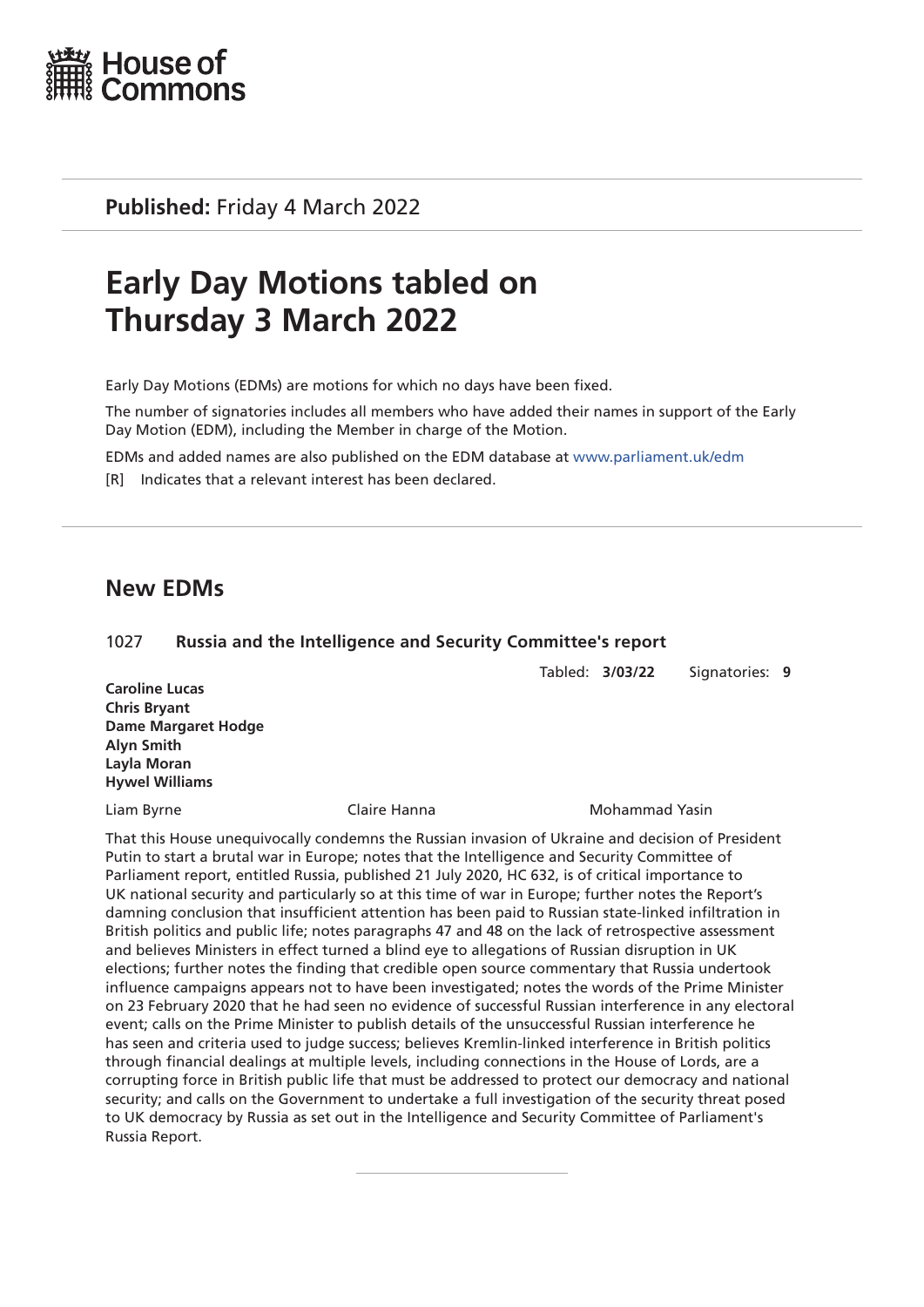# 1028 **South Lanarkshire's Provost Awards 2022, Hamilton and Hillhouse**

Tabled: **3/03/22** Signatories: **1**

#### **Margaret Ferrier**

That this House congratulates the winners of this year's Provost Awards in Hamilton and Hillhouse, South Lanarkshire; commends the impressive and excellent community focused work of Lorraine Young in her eight years as secretary to Hillhouse Community Council, Mark Rouse and his involvement in Supporting Our Communities and food provision in the community, Marie McNab for her volunteer and event organisation work, Pauline Condie for her long service caring for the community as a nurse, Dianne McQuilter for her work with Link Resident Group, Chris Hatton for forming the successful Blantyre and Hamilton Litter Pickers, Alexander Wilkie MBE for his fundraising efforts with local groups and charities; looks forward to hearing of the upcoming winners for other South Lanarkshire communities; and wishes them the very best in their future voluntary works.

# 1029 **Step Count Challenge**

Tabled: **3/03/22** Signatories: **1**

### **Mr Alistair Carmichael**

That this House congratulates Twisted Blisters for winning the autumn Step Count Challenge, organised by Paths for All, Scotland's national walking charity; notes that the five-strong team, which also won in 2019, is made up of Shetland Islands Council employees; believes that they fended off stiff competition from over 480 teams from across Scotland; understands that one of the group achieved one million steps in the four-week period that the walking challenge took place and that each member walked on average three times each day in order to get their steps in; notes the benefits of walking to both mental and physical health and its help in work towards the goal of a happier, healthier and greener Scotland; looks forward to the launch of the next Step Count Challenge in May 2022; and encourages other organisations and individuals to get their boots on and take part.

# 1030 **Property seizures in Iran**

Tabled: **3/03/22** Signatories: **1**

### **Mr Alistair Carmichael**

That this Houses notes reports from Iran of the seizure of six properties owned by members of the Baha'i faith in the town of Semnan; further notes that ownership of these properties has been transferred to a parastatal organisation, the Execution of the Imam Khomeini's Order (EIKO), by the order of the Special Court for Article 49 of the Iranian constitution; and observes that Hamid Ahmadi, a provincial manager for EIKO, is reported to have initiated the court action, resulting in the expropriations of the properties of members of the Baha'i community from which his own organisation is the direct beneficiary; and calls on the Government to make representations to the Iranian Embassy, calling on the authorities to rescind those unjust seizures of the lawful property of members of a religious minority community.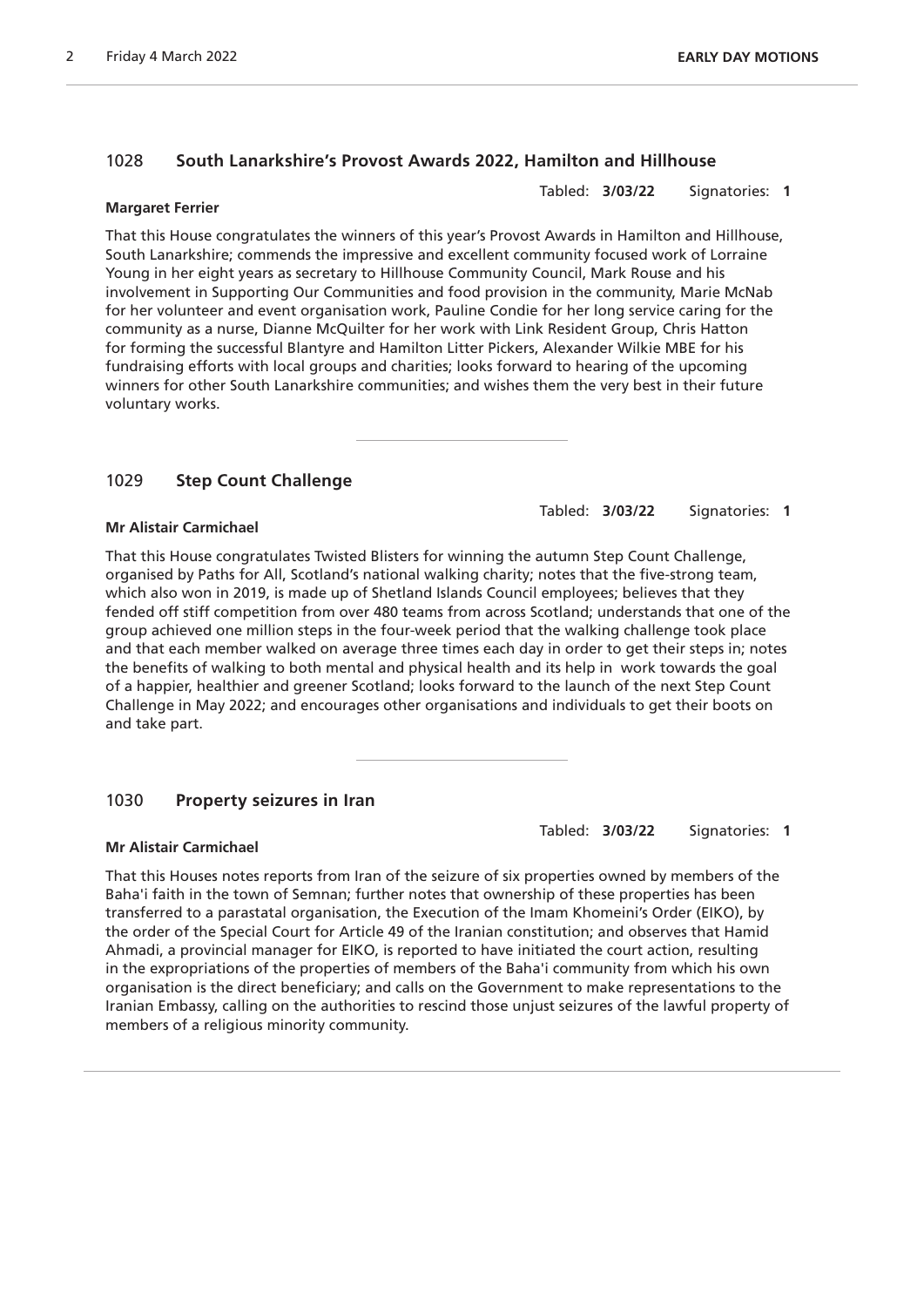# **Added Names**

Below are EDMs tabled in the last two weeks to which names have been added. Only the first 6 names and any new names are included.

# 983 **Care workers and vaccination as a condition of employment**

|                        |                     | Tabled: 21/02/22 | Signatories: 18 |  |
|------------------------|---------------------|------------------|-----------------|--|
| Paula Barker           |                     |                  |                 |  |
| <b>Rachael Maskell</b> |                     |                  |                 |  |
| lan Lavery             |                     |                  |                 |  |
| Kim Johnson            |                     |                  |                 |  |
| <b>Mary Kelly Foy</b>  |                     |                  |                 |  |
| <b>Mick Whitley</b>    |                     |                  |                 |  |
| Jeremy Corbyn          | Rebecca Long Bailey | Kate Osborne     |                 |  |
| Claudia Webbe          | Bell Ribeiro-Addy   | John McDonnell   |                 |  |
| Andy McDonald          |                     |                  |                 |  |

That this House notes that vaccination as a condition of deployment within health and social care would deepen the existing staffing crisis and pose an existential threat to the NHS and our social care system; notes that tens of thousands of residential care workers have lost their jobs since November 2021 when vaccination became a condition of deployment within CQC-registered care homes in England; believes that any review and revocation of vaccination as a condition of deployment within health and social care should apply retrospectively and ensure that care workers who have been dismissed or left employment due to compulsory vaccination do not suffer loss or detriment; and therefore calls on the Government to ensure that care workers have the right to be re-employed in their previous role, including protection of continuity of service, and provide appropriate funds to compensate workers for loss of earning and any pension losses.

# 994 **Venue for 2022 Champions League Final**

Tabled: **22/02/22** Signatories: **28**

**Mr Clive Betts Patricia Gibson Jim Shannon Stewart Malcolm McDonald Valerie Vaz Mr Barry Sheerman**

Sir Peter Bottomley

That this House calls for UEFA to move the Champions League final scheduled to take place on Saturday 28 May 2022 from St Petersburg in Russia to a new venue outside of Russia as a result of Russian hostility to Ukraine.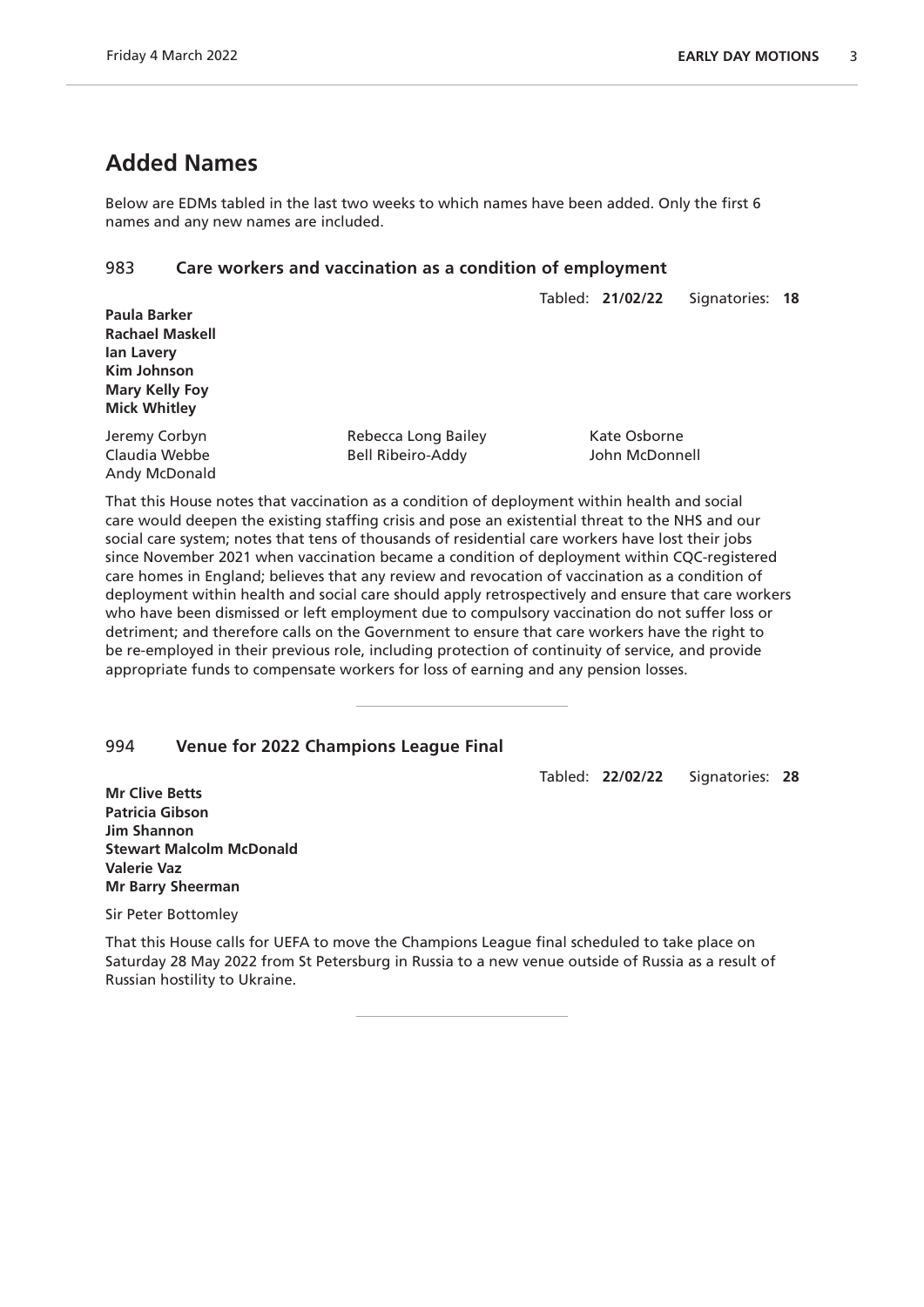### 1002 **Pension triple lock and pensioner poverty**

Tabled: **22/02/22** Signatories: **15**

**Patricia Gibson Allan Dorans Jim Shannon Chris Law Douglas Chapman Stewart Malcolm McDonald**

#### Claudia Webbe

That this House acknowledges the 5.5 per cent rise in inflation which saw the cost-of-living soar to a 30-year high in January, with energy, fuel and food prices all being impacted; recognises that more than two million older people are already living in poverty in the UK, up 31per cent since 2013-14 according to Age UK; is concerned that the removal of the triple lock, the link between earnings and pensions, is already set to see many pensioners approximately £520 worse off over the next 12 months; is concerned that many older people will not be able to afford to keep their homes adequately heated this winter as they struggle with the cost-of-living crisis; is dismayed by the Government's abandonment of a key manifest pledge to protect the pension's triple lock, which has seen pensioners' incomes detrimentally impacted in recent years; notes that inflation may rise above 7 per cent with the price cap on energy prices set to rise again in the coming months; opposes this latest attack on pensioners who have already seen free TV licences removed for the over 75s, suffered cuts to Pension Credit, women born in the 1950s hit by pension changes for which they were unable to financially prepare; and urges the Government to urgently review the State Pension increase for 2022 with a view to restoring the triple lock forthwith.

#### 1006 **Accommodation for children in care over the age of 15**

Tabled: **24/02/22** Signatories: **21**

**Mrs Emma Lewell-Buck Ian Mearns Kim Johnson Mohammad Yasin Mr Virendra Sharma John McDonnell**

Tim Farron Sir Peter Bottomley

That this House notes with grave concern the introduction of secondary legislation by the Department for Education which guarantees care and regulated accommodation to vulnerable looked-after children only to the age of 15; and is further concerned by the disproportionate impact this policy has on boys and children from black, Asian and minority ethnic communities; further adds that between 2018 and 2020, 22 children in care aged 16 and 17 died while living in this type of unregulated setting which is devoid of care and consistent adult supervision; further champions the charity Article 39 and the delegation of care experienced people who handed over a 10,700 signature-strong #KeepCaringTo18 petition to Downing Street on this issue; and urgently calls on the Government to change this legislation to ensure all looked after children, no matter what their age, live in accommodation that has carers and provides care.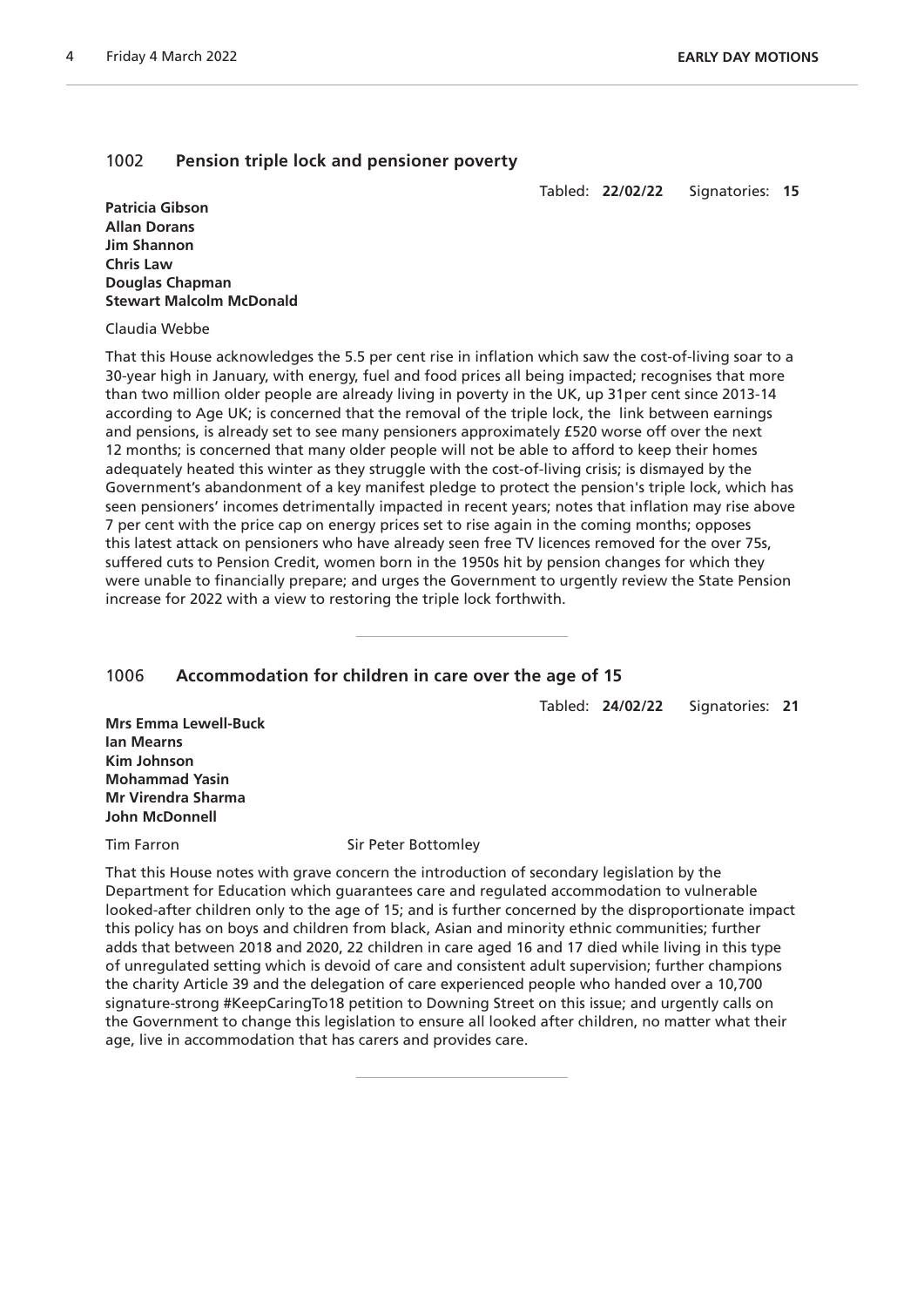# 1010 **Support for the pig farming industry**

Tabled: **25/02/22** Signatories: **6**

**Helen Morgan Wendy Chamberlain Tim Farron Jim Shannon Carla Lockhart Sir Peter Bottomley**

That this House recognises the huge benefits the domestic pig farming industry brings to the United Kingdom; celebrates that the industry is worth £655 million to the British economy; acknowledges that farmers have been paying the price for problems in the supply chain; further notes that these problems are avoidable; and calls on the Government to offer vital support to pig farmers who face financial ruin, in the form of a targeted funding package and a relaxation of visa rules to prevent labour shortages.

# 1012 **Implementation of the Independent Medicines and Medical Devices Safety Review recommendations**

Tabled: **28/02/22** Signatories: **11**

**Cat Smith Christian Wakeford Ben Lake David Linden Yasmin Qureshi Rachael Maskell**

Sir Peter Bottomley

That this House notes that sodium valproate can cause serious problems in a developing baby; further notes that 10 per cent of babies whose mothers take sodium valproate during pregnancy are at risk of having a birth defect, and up to 40 per cent have problems with development and learning as they grow; welcomes the July 2020 Independent Medicines and Medical Devices Safety Review; and calls on the Government to implement its recommendations in full, including paying compensation to people disabled by sodium valproate.

# 1013 **World Seagrass Day**

Tabled: **28/02/22** Signatories: **9**

**Douglas Chapman Rachael Maskell Allan Dorans Marion Fellows Sir Mike Penning Jim Shannon**

Sir Peter Bottomley

That this House celebrates World Seagrass Day and recognises the important role of seagrass restoration as a nature-based solution to the climate and biodiversity crisis; further recognises the vital role of seagrass meadows as marine powerhouses in terms of increasing biodiversity, as a blue carbon store, as a way of enhancing coastal defences and a habitat for a huge variety of life in our shallow, sheltered waters; understands the great threat to these habitats, with an estimated loss of the size of two football pitches an hour across the globe; and calls for the UK Government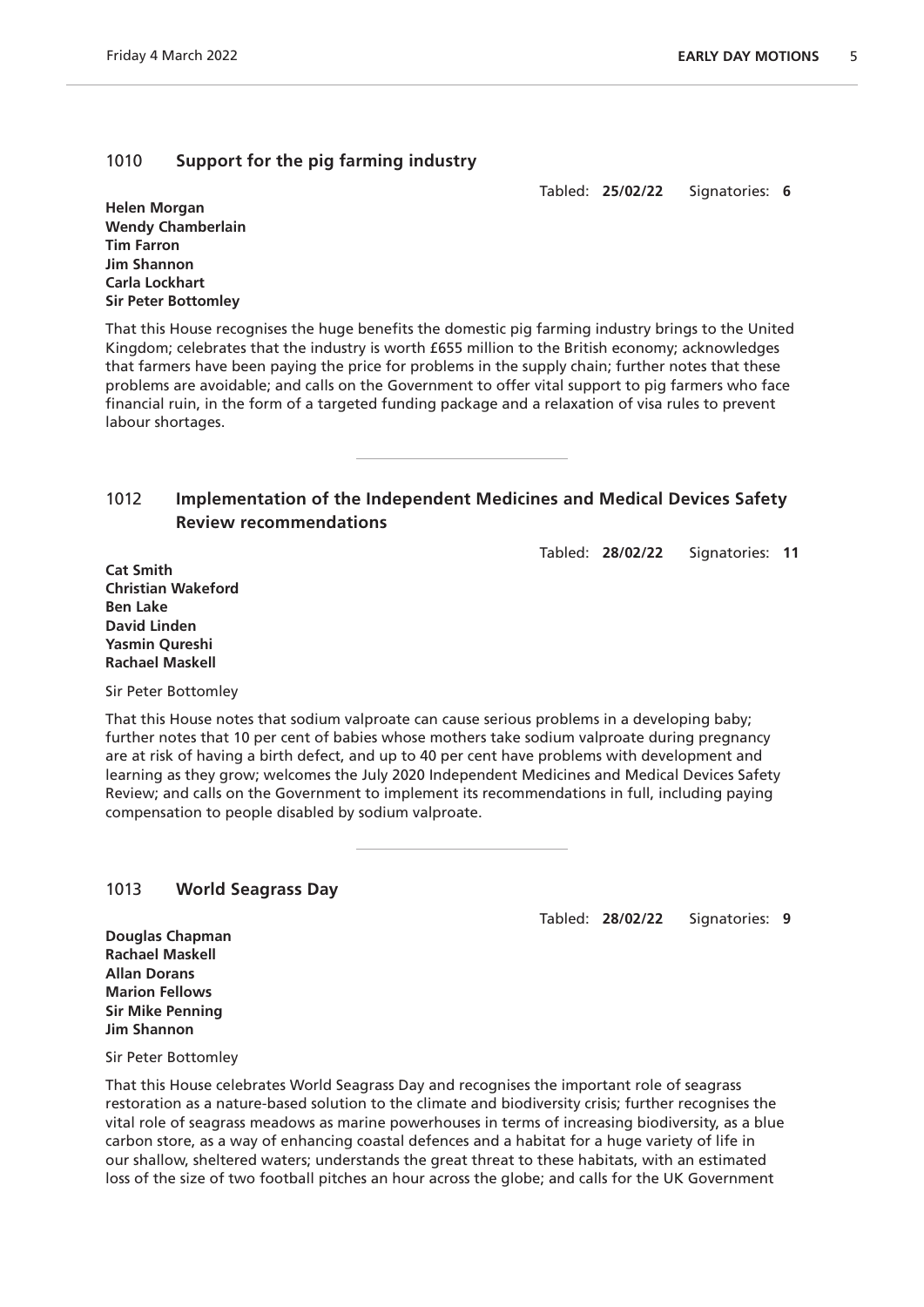to support these important marine habitats and celebrate some of the incredible community-led projects around Scotland such as Restoration Forth in the Dunfermline and West Fife constituency, which aims to restore and sustainably manage seagrass habitats in the Firth of Forth.

# 1014 **Pre-legislative scrutiny and delay for the Government's proposed conversion therapy legislation**

Tabled: **28/02/22** Signatories: **3**

#### **Sir Robert Syms Jim Shannon Sir Peter Bottomley**

That this House notes Government plans to legislate to ban conversion therapy; further notes that any legislation will cover sexual orientation and gender identity but that no definition of conversion therapy has been agreed and that there is already primary legislation which prohibits coercive conversion practices; is concerned that rushed or badly drafted legislation could criminalise private consensual conversations regarding sexual orientation and gender identity, the work of faith communities and counsellors, providers of children's services and others and prevent open and explorative discussions on sexual identity and gender; notes a lack of clarity on what gender identity is and the risk of criminal sanction for people seeking to use legitimate therapies to help children and young people with gender dysphoria as an alternative to pharmaceutical and surgical interventions; further notes that the EHRC highlighted that the proposals demonstrate a lack of clear definitions, have wide ranging implications and potential unintended consequences for new legislation, fail to recognise complexities including new gender dysphoria research, and the need to wait for the findings of the Cass Review of gender identity services for children and young people, due in the summer; notes that there is a lack of evidence to show that new legislation is needed and the possibility that such legislation will breach Articles 8 and 9 of the European Convention on Human Rights; and urges the Government to delay any new legislation until at least publication of the Cass Report and to commit to pre-legislative scrutiny of any new Bill.

### 1015 **Ovarian Cancer Month 2022**

Tabled: **28/02/22** Signatories: **11**

**Jim Shannon Rachael Maskell Sir Mike Penning Gavin Robinson Jonathan Edwards Paula Barker**

Claire Hanna Sir Peter Bottomley

That this House notes Ovarian Cancer Month in March; highlights the campaign by Target Ovarian Cancer to highlight the major symptoms of Ovarian Cancer acknowledging that four in 10 women wrongly believe their cervical screening also detects Ovarian Cancer and that knowing the symptoms is a key for early detection; thanks all of those who, in recognition of the 11 women per day who die in the UK from Ovarian Cancer, have pledged to walk 11,000 miles each day in March to raise money for the charity; and calls upon the Government to train more GPs in symptom spotting for Ovarian Cancer as well as to shorten the diagnostic pathway by carrying out CA125 blood test along with ultrasounds as standard practice.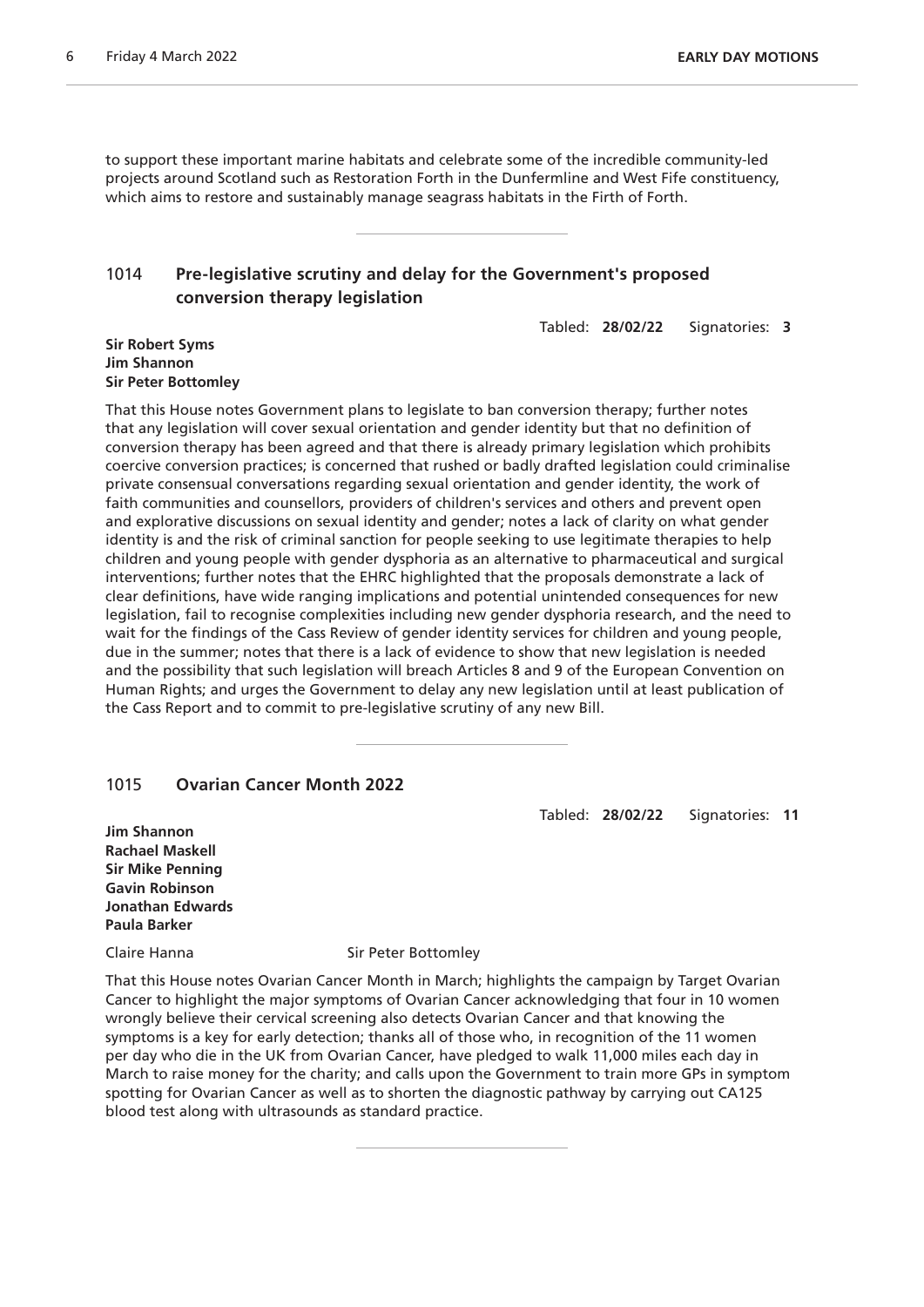# 1017 **Royal Mail workforce reductions**

Tabled: **1/03/22** Signatories: **18**

**Kate Osborne Grahame Morris Bell Ribeiro-Addy Paula Barker Kate Hollern Andy McDonald**

Dan Carden Claudia Webbe

That this House expresses alarm at plans by Royal Mail to reduce frontline managerial jobs by 900 posts, a reduction that will further harm the postal service in this country; condemns this continued attack on the jobs of workers while shareholders receive £311 million in rewards; is appalled at the treatment of postal managers, who have been the hidden heroes of the service during the coronavirus pandemic, working excessive hours with no additional pay in order to ensure that the public receives their post and packages; calls on Royal Mail to immediately engage with the workforce and its union, Unite, to save these jobs; is concerned that Royal Mail is already failing to meet its public service obligation, with delays to post now a regular occurrence around the country; agrees with Unite that the removal of hundreds of core workers is a senseless move that will see the service worsen; and calls on the regulator to intervene immediately to prevent Royal Mail taking a death-by-a-thousand-cuts approach to a cornerstone public service.

# 1020 **Defibrillator fundraising by Jamie Canavan**

Tabled: **2/03/22** Signatories: **3**

**David Linden Allan Dorans Jim Shannon**

That this House commends Glasgow East constituent Jamie Canavan on his fundraising efforts for a defibrillator to be placed in the Shettleston community; notes that after witnessing a man receiving CPR on the side of the road, Jamie Canavan set about ensuring that the local community was equipped with a defibrillator; further notes that Jamie Canavan set up a go fund me page where he proceeded to raise the necessary £1,595 for a defibrillator; congratulates Jamie on his commitment to the local community; and thanks him for his fundraising efforts.

# 1022 **Fleetwood's artists Inside Out exhibition**

Tabled: **2/03/22** Signatories: **2**

**Cat Smith Jim Shannon**

That this House celebrates all the local artists who contributed to Fleetwood's Inside Out exhibition; congratulates their work which has been awarded England's runner up award at the Creative Lives Awards 2022; and notes Gillian Wood and all Fleetwood's local artists' work being recognised nationally.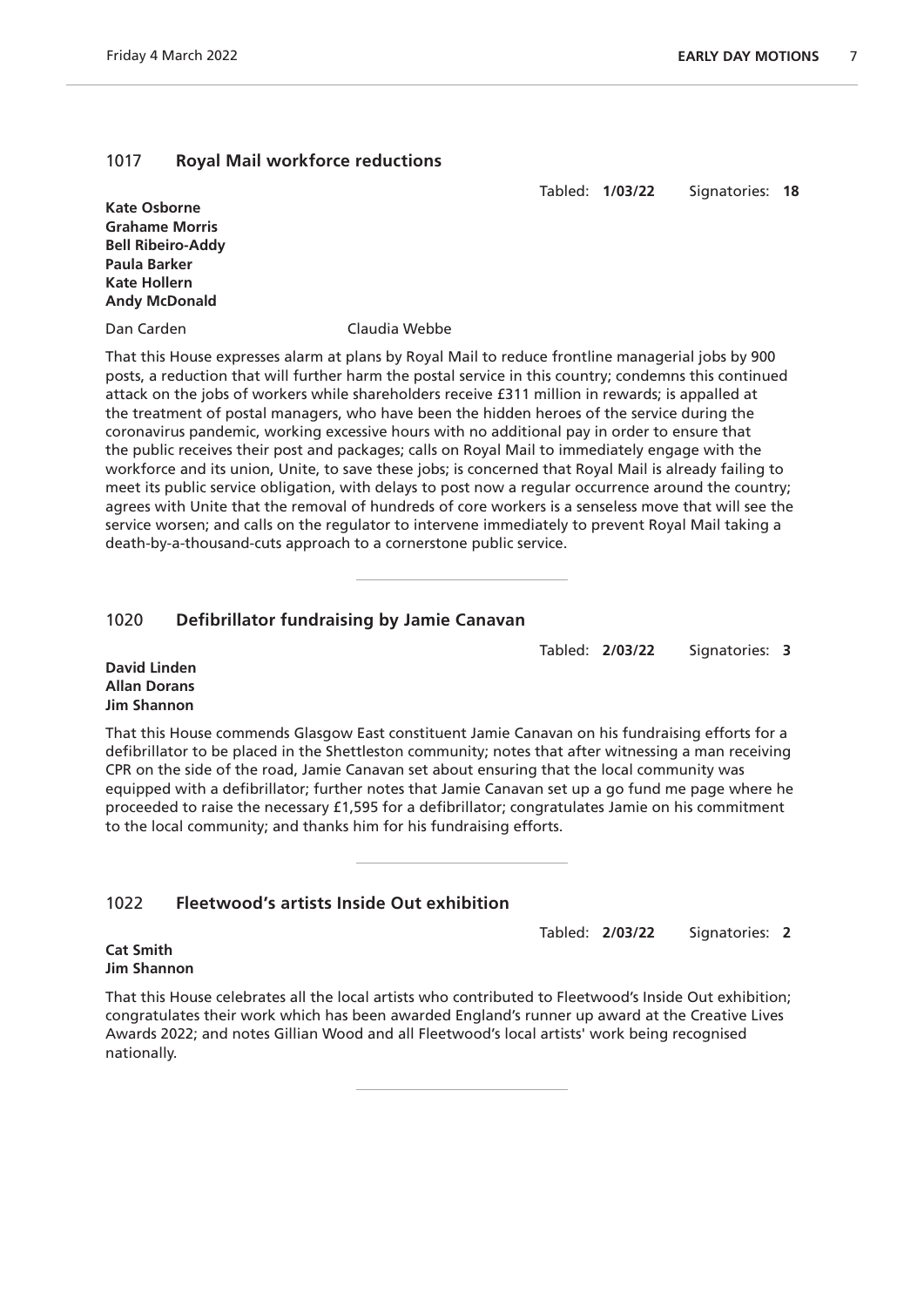# 1023 **Effect of a temporary timetable on the Pontefract line**

Tabled: **2/03/22** Signatories: **2**

#### **Jon Trickett Jim Shannon**

That this House regrets the reduction in timetabled rail services and continued operation of a temporary timetable by Northern Rail on users of the Pontefract Line between Leeds and Knottingley; regrets the impact on users of stations of all stations, including at Streethouse and Featherstone in the Hemsworth constituency; notes there are no alternative bus routes from Streethouse or Featherstone to Leeds; further notes that users of those locations can no longer arrive in Leeds before 9am; believes this demonstrates the failure of the Government's Levelling Up agenda and ongoing need to invest in improving connectivity; and urges the Secretary of State for Transport to ensure the necessary requirements are in place to ensure Northern Rail provides sufficient services on the Pontefract Line.

1024 **Children's rights**

Tabled: **2/03/22** Signatories: **3**

**Layla Moran [R] Jim Shannon Claire Hanna**

That this House recognises the importance of children's human rights; reaffirms its support for the United Nations Convention on the Rights of the Child (UNCRC) in its entirety, in particular to its four General Principles, non-discrimination (article 2), best interest of the child (article 3), right to life survival and development (article 6) and right to be heard (article 12); and urges the Government to do all they can to ensure that other countries are held to account in applying the UNCRC, especially in countries where there may be armed conflict and notes in particular Afghanistan, Yemen, Tigray and in Palestine and the occupied territories.

# 1025 **Jive Candy and Top Tier Wedding Awards evening entertainers 2021**

Tabled: **2/03/22** Signatories: **4**

**Chris Law Allan Dorans Jim Shannon Stewart Hosie**

That this House congratulates Dundee band Jive Candy on being voted Evening Entertainers of the Year at the 2021 Top Tier Wedding Awards; notes that this is the second time Jive Candy have won the award having also been victorious in 2018; further notes that 120 North East of Scotland wedding suppliers were nominated across 19 categories; applauds the contribution of all wedding suppliers in Scotland; acknowledges the resilience and goodwill of the Scottish wedding industry while covid-19 protection measures were in place; and commends the role of Elite Promotions in showcasing the wedding industry in the North East of Scotland.